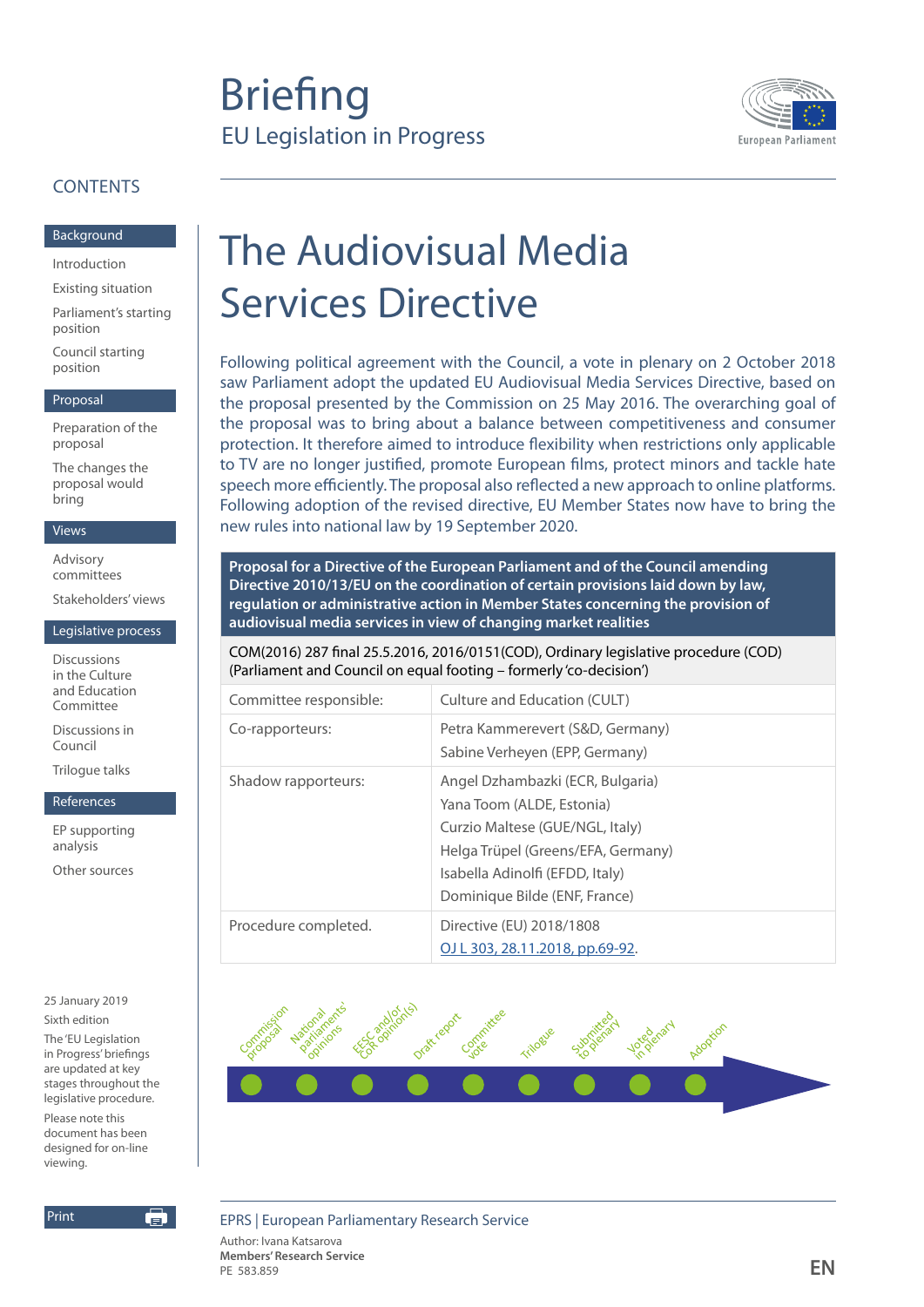## <span id="page-1-0"></span>Introduction

The first framework of minimum common rules for EU-wide television broadcast regulation was provided by the Television without Frontiers (TVWF) [Directive](http://eur-lex.europa.eu/legal-content/EN/ALL/?uri=CELEX:31989L0552) in 1989. In 2010, the TVWF directive and its subsequent [1997](http://eur-lex.europa.eu/LexUriServ/LexUriServ.do?uri=CELEX:31997L0036:EN:NOT) and [2007](http://eur-lex.europa.eu/LexUriServ/LexUriServ.do?uri=CELEX:32007L0065:EN:NOT) amendments were incorporated into a single text, the [Audiovisual Media Services Directive](http://eur-lex.europa.eu/LexUriServ/LexUriServ.do?uri=CELEX:32010L0013:EN:NOT) (AVMSD), which is at present the cornerstone of media regulation in the EU.

Nevertheless, in the past ten years the market has rapidly evolved, leading to the gradual [convergence](http://www.alrc.gov.au/publications/3-media-convergence-and-transformed-media-environment/media-convergence-and-transformed) of audiovisual media (i.e. the blending of the media, telecommunications and computer industries). This has gone hand in hand with a [shift in TV and video consumption,](http://www.pwc.com/gx/en/industries/entertainment-media/outlook/data-insights.html) particularly by younger generations. While the conventional TV screen remains a widely used device to share audiovisual experiences, many viewers increasingly access on-demand content via smaller screens (smartphones or tablets). The number of internet-based, video-on-demand (VOD) and over-the-top<sup>1</sup> TV providers targeting EU viewers has rapidly [increased](http://eur-lex.europa.eu/legal-content/EN/TXT/?qid=1465288920594&uri=CELEX:52016SC0168) to reach over 2 500 in 2014, and the revenues from on-demand services in the EU-28 countries rose 272 % between 2010 and 2014, attaining €2.5 billion.

Data [show](http://eur-lex.europa.eu/legal-content/EN/TXT/?qid=1465288920594&uri=CELEX:52016SC0168) that video viewing is one of the earliest internet activities favoured by young children. This shift in TV and video consumption faces regulators with complex dilemmas, such as protecting minors from harmful content and banning incitement to hatred, while still ensuring freedom of speech.

The evolution of the audiovisual market is also challenging to traditional players, who have to adapt to the ongoing transformation in order to secure their market positions. Broadcasters are therefore extending their activities online and new players offering audiovisual content via the internet (e.g. VOD providers and video-sharing platforms) are stepping up competition for the same audiences. Yet, TV broadcasting, VOD and user-generated content (UGC)<sup>2</sup> are currently subject to different rules and varying levels of consumer protection.

To address these discrepancies, achieve a level playing field and reflect on market, consumption and technological changes as part of its [Digital Single Market strategy](http://ec.europa.eu/priorities/digital-single-market_en), the European Commission presented an [update](http://eur-lex.europa.eu/legal-content/EN/TXT/?qid=1464618463840&uri=COM:2016:287:FIN) of EU audiovisual rules on 25 May 2016. The overarching goal of the proposal is to bring about a balance between competitiveness and consumer protection. It therefore aims to introduce future-proof and more flexible rules when restrictions only applicable to TV are no longer justified, promote European films, protect minors and tackle hate speech more efficiently. The scope of the directive is also extended to include online platforms for the first time.

<sup>1</sup> The term refers to the delivery of film and TV content via the internet, without requiring users to subscribe to a traditional cable or satellite pay-TV service.

<sup>2</sup> User-generated content, also called user-created content, [comprises](http://www.oecd-ilibrary.org/science-and-technology/participative-web-and-user-created-content_9789264037472-en) blogs, wikis, discussion forums, posts, chats, tweets, podcasts, digital images, video, audio files, advertisements and other forms of media, created by users of an online system or service, often made available via social media websites.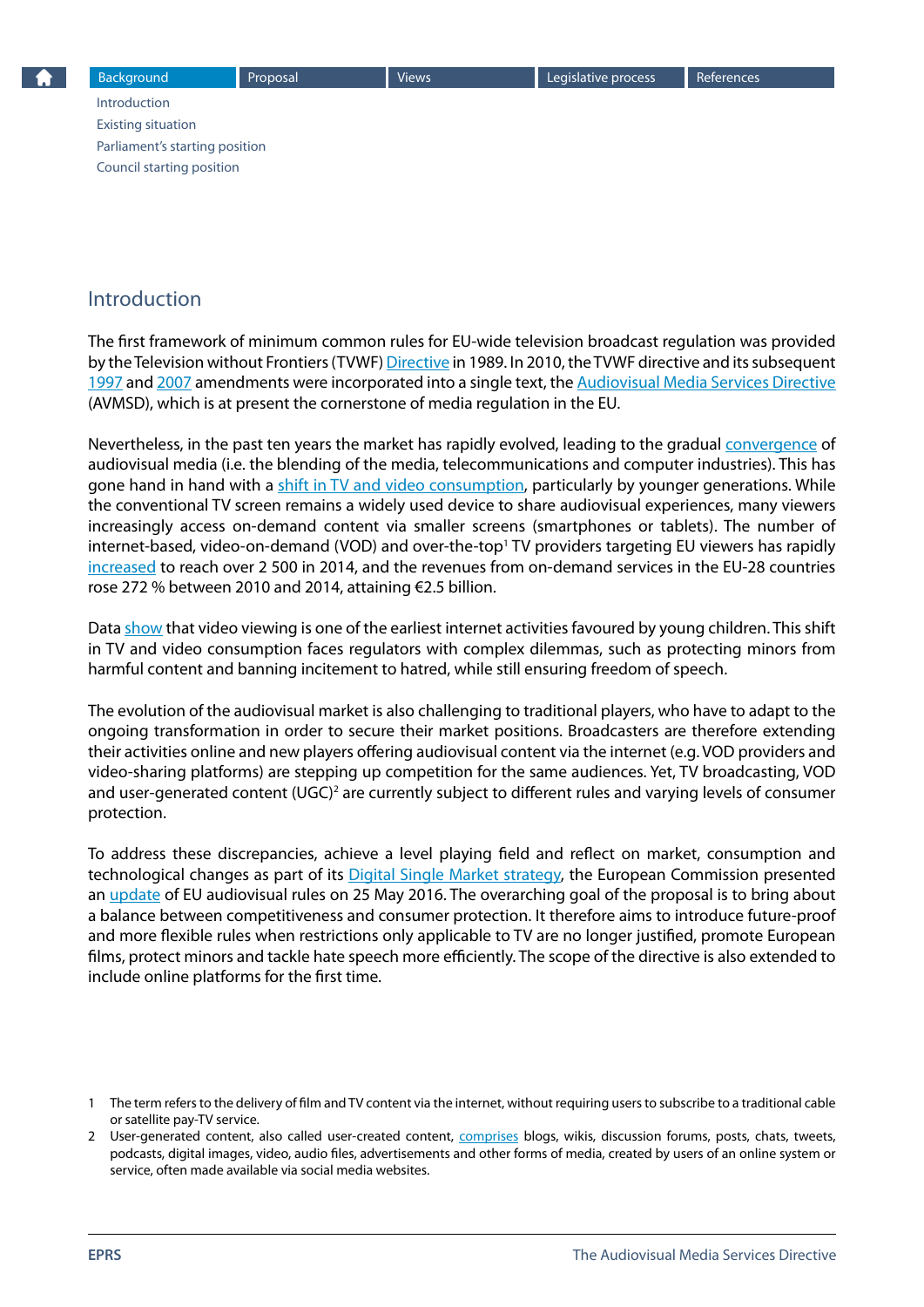## <span id="page-2-0"></span>Existing situation

General overview

The AVMSD brings about a minimum harmonisation of certain aspects of national legislation facilitating the circulation of such services in the EU market on the basis of the '**country of origin principle**'. EU countries are free to apply stricter rules, as long as those rules are consistent with the general principles of EU law. Concretely, AVMS providers need to respect only the rules of the host country, but can operate all over the EU. However, a receiving Member State with stricter rules than those set by the directive cannot restrict the reception of services from another Member State on the basis of those stricter rules, except in specific circumstances defined in the directive.

The directive covers all services with audiovisual content – such as TV broadcasts, VOD services, and audiovisual advertising – irrespective of the technology used to deliver the content, be it TV, the internet, cable or a mobile device (principle of '**technological neutrality**'). However, only VOD services falling under the editorial responsibility of an AVMS provider qualify as audiovisual media services.<sup>3</sup>

In addition, it sets a basic tier of rules preserving key societal values and applying to all AVMS (for instance, the prohibition of incitement to hatred, the accessibility of services to people with disabilities). In specific fields, it takes into account the degree of user control over the service and therefore treats linear (TV broadcasts) and non-linear (on-demand) services differently ('**two-tier**' or '**graduated approach**').

On-demand services are thus subject to somewhat lighter regulation reflecting the users' higher degree of choice and control over the content and the time of viewing, contrary to TV broadcasts. The twotier approach applies to the fields of commercial communications, protection of minors, promotion of European works, right to information (short news reports and events of major importance for society) and right of reply.

The AVMSD does not apply to private websites or to audiovisual material uploaded by internet platforms, by the users (user-generated content, UGC) or by advertisers. This type of audiovisual content falls outside the scope of the AVMSD because it is not editorial (for UGC) or because, despite being editorial, it is offered by a platform whose principal purpose is not to provide audiovisual services. The directive does not cover online games, search engines, and content delivered over the internet by providers established outside the EU.

#### National implementation of the Directive and remaining concerns

Member States were required to transpose the AVMSD in national legislation by 2009. While all EU countries have notified transposition measures, issues of implementation are still ongoing in some countries. The Commission acknowledged that 16 EU countries have fully and correctly [transposed](http://bit.ly/294tGL0) the

<sup>3</sup> If this were not the case, the service is likely to fall under the e-Commerce Directive. The question of which regulatory framework applies is essential, since where the AVMSD foresees an objective responsibility for any content made available in a catalogue, also by third parties, the e-Commerce Directive entails a liability exemption and the provider has to intervene only when asked to do so. Falling under the scope of the AVMSD also brings a set of obligations that the e-Commerce Directive does not entail.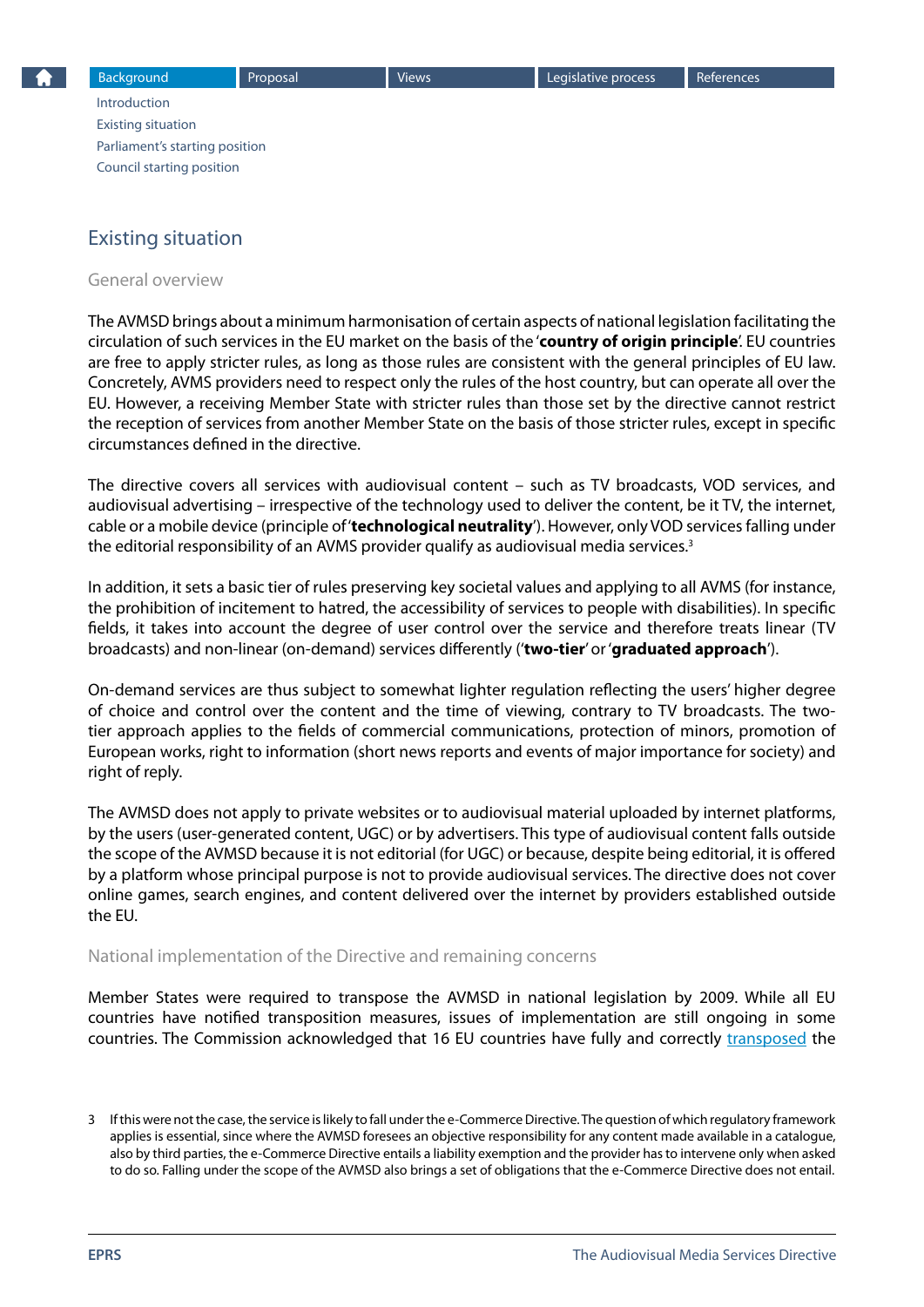AVMSD. Infringement procedures have been launched against seven Member States, of which four have been closed.

The first European Commission [report](http://eur-lex.europa.eu/LexUriServ/LexUriServ.do?uri=CELEX:52012DC0203:EN:NOT) (2012) on the implementation of the AVMSD concluded that, by and large, the EU regulatory framework 'has served citizens and businesses well'. Nevertheless, it pointed out that several issues in the field of audiovisual commercial communications should be further assessed in order to strengthen the effectiveness of the rules, especially with respect to the protection of minors across different audiovisual media environments. It also referred to the need to adapt the legislative framework to the changing context of the audiovisual sector, while preserving the original policy goals.

The second implementation report (2016)<sup>4</sup> was again positive overall and concluded that the legal framework was effective in enabling the development and free circulation of AVMS in the EU. However, various issues, detailed in the following sections, called for attention.

#### **Country of origin, free circulation, and freedom of expression**

In April 2015, the Lithuanian national audiovisual regulator decided to suspend the rebroadcasting of Russian-language channel *RTR Planeta*, on the basis of alleged incitement to hatred, for a period of three months. The channel is retransmitted via cable and satellite, seemingly using a satellite uplink in Sweden. This has raised the issue of drawing a line between hate speech and propaganda, in the perspective of national security and public order, and of the capacity of the current provisions of the directive to deal with emergency situations. In July 2015, The Commission [confirmed](http://ec.europa.eu/newsroom/dae/itemdetail.cfm?item_id=24517) the compatibility with EU law of the Lithuanian measures.

#### **Protection of minors**

TV broadcasters in most EU countries use watershed-based restrictions (i.e. the time at which the content is transmitted). Such measures are accompanied by visual means (e.g. on-screen icons, content rating and special warnings) or technical means including parental control measures to restrict access to harmful content. As regards on-demand services, most EU countries require the use of technical measures such as PIN access codes and separate catalogues with parental control systems. The national audiovisual regulatory bodies monitor and enforce these rules in linear services in most EU countries. However, this is not the case for non-linear services, where only some countries monitor the respect of rules through selected checks or on the basis of complaints.

#### **Commercial communications**

In 2012, the application of the 12-minute rule (i.e. requiring that the duration of advertising and teleshopping spots may not take up more than 20 % of any given hour of broadcasting time) was clarified in the wake of a [ruling](http://curia.europa.eu/juris/fiche.jsf;jsessionid=9ea7d0f130d5fb08a1fa23c24c479b3b8d814b8eba6e.e34KaxiLc3eQc40LaxqMbN4OchyNe0?id=C%3B281%3B9%3BRD%3B1%3BP%3B1%3BC2009%2F0281%2FJ&pro=&lgrec=en&nat=or&oqp=&dates=&lg=&language=en&jur=C%2CT%2CF&cit=none%252CC%252CCJ%252CR%252C2008E%252C%252C%252C%252C%252C%252C%252C%252C%252C%252Ctrue%252Cfalse%252Cfalse&num=281%252F09&td=%3BALL&pcs=Oor&avg=&mat=or&jge=&for=&cid=315745) by the EU Court of Justice defining an 'advertising spot' as any type of TV advertising broadcast between programmes or during breaks. However, the second implementation report indicated that in all ten EU countries monitored by the Commission, the 12-minute limitation of advertising spots had been exceeded and that the qualification and inclusion of these communications in the limitation is

<sup>4</sup> Published as Annex 7 to the Staff Working Document [\(2016\) 170](http://eur-lex.europa.eu/legal-content/EN/TXT/?uri=SWD:2016:0170:FIN) final under the REFIT evaluation.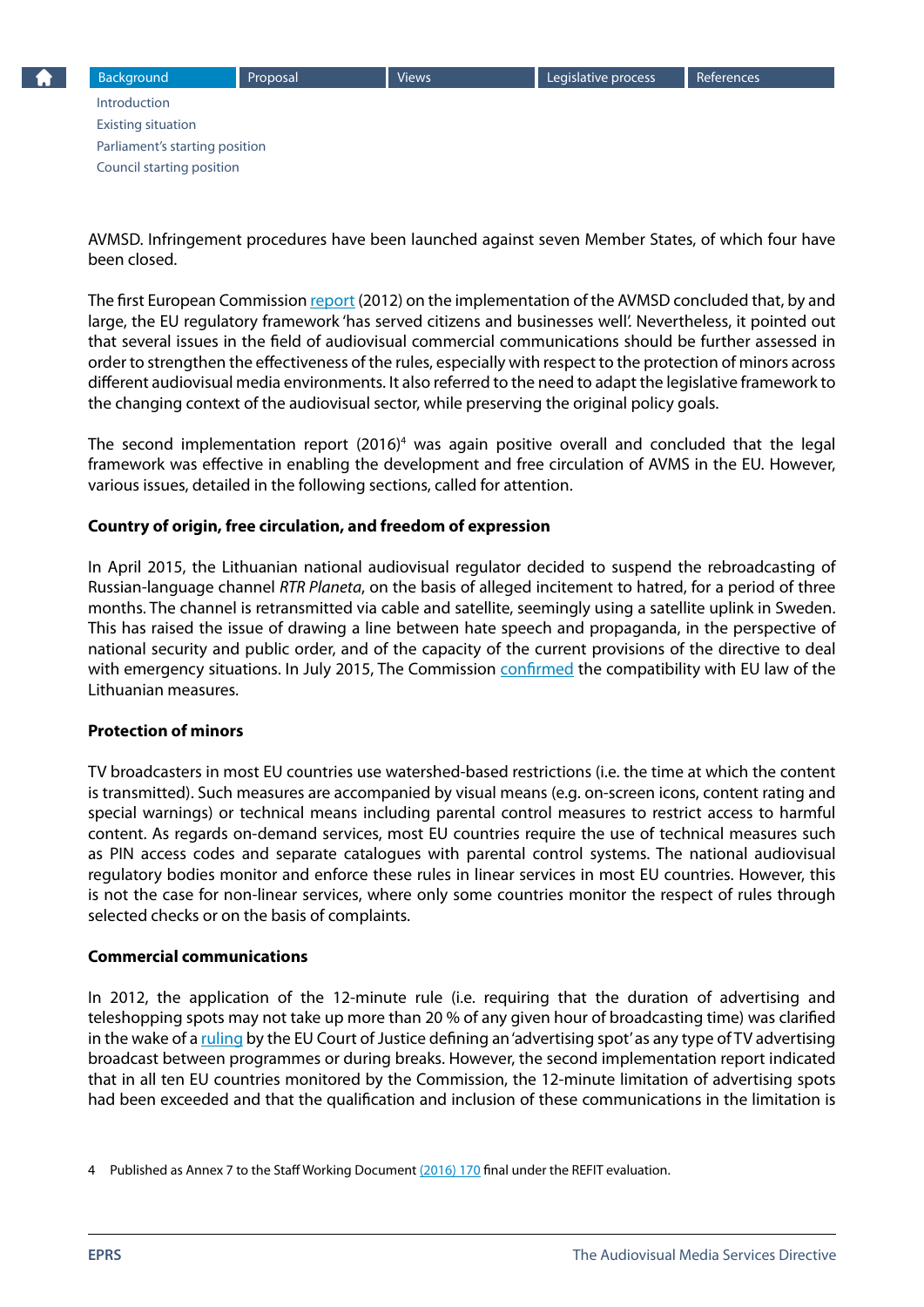disputed by most Member States. Similarly, monitoring also revealed a number of issues, in particular with the interpretation of such concepts as 'sponsorship',<sup>s</sup> 'self-promotion',<sup>6</sup> and 'product placement'.<sup>7</sup>

The analysis of the qualitative provisions on alcohol advertising, gender discrimination and advertising targeting minors revealed that a significant proportion of the monitored spots contained elements which might be linked to some of the characteristics banned by the directive, but which fell short of constituting a clear cut infringement. Nevertheless, it does appear that specific techniques geared towards minors are frequently used in TV advertising.

#### **European works**

The latest results show that the average share of European works broadcast in the EU was 64.1 % both in 2011 and 2012, with a very minor increase compared to 2009 (63.8 %), thus meeting the directive's target requiring that broadcasters reserve a majority proportion of their transmission time to such works. Similarly, the share of European independent works was well above the 10 % target, with an EU-average proportion of 33.1 % in 2011 and 34.1 % in 2012. When compared to the previous reporting period, the overall level stayed stable (34.1 % in both 2009 and 2012). However, the report notes that monitoring methods vary greatly among EU countries. Also, not all of them have put in place verification systems with respect to the data provided by broadcasters.

#### **Accessibility for people with disabilities**

Almost all EU countries have introduced rules to this effect. The implementation of these rules, however, follows different paths. While some Member States have detailed self-regulatory rules, others have only very general provisions, or limit the accessibility obligation to the services of public service broadcasters.

#### Self-regulatory initiatives

Article 4(7) of the AVMSD encourages Member States to use co-regulation and/or self-regulation as complementary approaches to legal provisions, in particular in relation to commercial communications and the protection of minors.

However, with respect to audiovisual commercial communications on food and beverages high in fat, salt and sugars targeted at children, the second implementation report revealed that most EU countries neither updated the current codes of conduct nor developed new ones. Without naming them, the report indicates that there are still a number of countries where no adequate measures are in place.

- 5 Article 1(1) (k) defines sponsorship as 'any contribution made by public or private undertakings or natural persons not engaged in providing audiovisual media services or in the production of audiovisual works, to the financing of audiovisual media services or programmes with a view to promoting their name, trade mark, image, activities or products'.
- 6 Recital 96 defines self-promotion as 'a particular form of advertising in which the broadcaster promotes its own products, services, programmes or channels'.
- 7 Article 1(1) (m) defines product placement as 'any form of audiovisual commercial communication consisting of the inclusion of or reference to a product, a service or the trade mark thereof so that it is featured within a programme, in return for payment or for similar consideration'. It should be noted that product placement, in contrast to sponsorship messages, is built into the action of a programme, whereas sponsor references may be shown during the programme but are not part of the plot.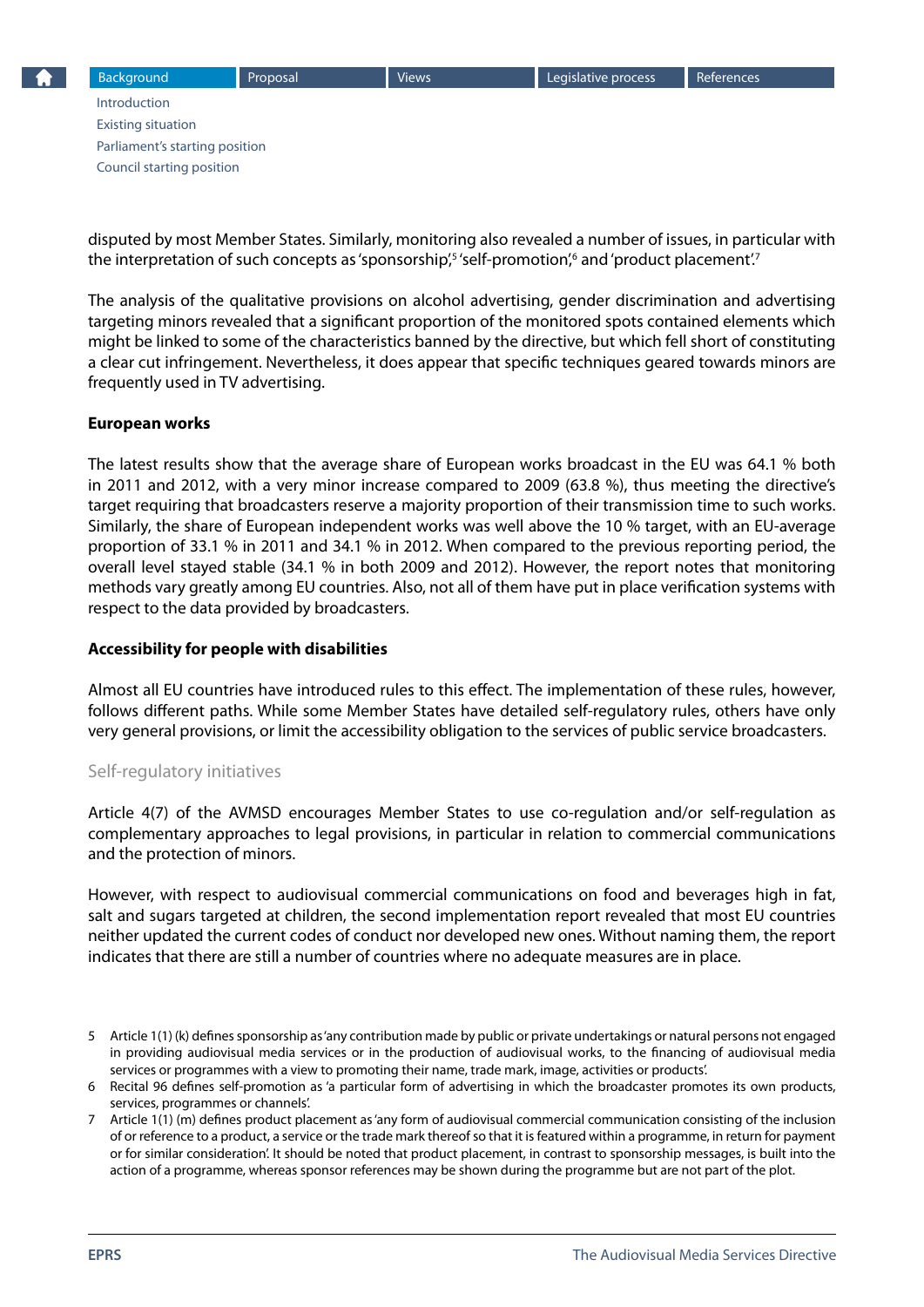<span id="page-5-0"></span>Self-regulatory practices have also been promoted at EU level through the EU [Platform for Action on](http://ec.europa.eu/health/nutrition_physical_activity/platform/index_en.htm)  [Diet, Physical Activity and Health](http://ec.europa.eu/health/nutrition_physical_activity/platform/index_en.htm) which has obtained over 300 stakeholder commitments to responsible commercial communications. However, while an evaluation [report](http://bit.ly/1OE6IY4) from 2010 concludes that it is too early to judge the actual health impact of commitments, it appears that the impact of the Platform on national policies on nutrition and physical activity was very limited.

Worryingly, most national regulatory bodies do not monitor the implementation of the codes of conduct, except where co-regulatory systems are in place and rely instead on self-regulatory bodies, few of which report to the regulator in cases of non-compliance.

#### Latest developments

Publishers of online newspapers and magazines increasingly offer clips on their websites as a supplement to written articles. However, the distinction between press products and audiovisual media services is crucial, as different legal requirements apply. Indeed, publishers of newspapers, in printed form or online, are subject to a much lighter set of rules. In its [conclusions](http://curia.europa.eu/juris/liste.jsf?language=en&jur=C,T,F&num=C-347/14&td=ALL) reached on 21 October 2015, the European Court of Justice clarified how the classification of services should be carried out and asserted that newspapers providing access on their website to videos with no direct link to online articles should be considered as AVMS providers.

#### Parliament's starting position

In its resolution on the [Digital Single Market Act](http://www.europarl.europa.eu/oeil/popups/ficheprocedure.do?reference=2015/2147(INI)&l=en) (2015), the European Parliament called on the Commission to align linear and non-linear services, as well as to set out minimum common standards at EU level for all AVMS during the next revision of the directive. It also highlighted the need to reduce regulation and strengthen co- and self-regulation through a horizontal and cross-media regulatory approach. On the issue of online platforms, the Parliament urged the Commission to examine whether potential issues could be resolved by proper and full implementation of existing legislation, thus echoing an earlier recommendation expressed in its resolution on [Connected TV](http://www.europarl.europa.eu/oeil/popups/ficheprocedure.do?reference=2012/2300(INI)&l=en) (2013).

As part of a series of observations voiced in a resolution on Preparing for a fully converged audiovisual [world](http://www.europarl.europa.eu/oeil/popups/ficheprocedure.do?reference=2013/2180(INI)&l=en) (2014), Members pressed the Commission to ensure that the provisions on advertising for linear audiovisual content can be accomplished more successfully by increasing flexibility and strengthening co- and self-regulation. The text also referred the idea that EU countries should step up the promotion of European works through on-demand AVMS.

In its resolution on the [implementation of the AVMSD](http://www.europarl.europa.eu/oeil/popups/ficheprocedure.do?reference=2012/2132(INI)&l=en) (2013) the assembly acknowledged the self-regulatory initiatives of the Commission designed to limit minors' exposure to food advertising and marketing (such as the [Platform for Action on Diet, Physical Activity and Health](http://ec.europa.eu/health/nutrition_physical_activity/platform/index_en.htm)), but stressed that they could not replace legally binding instruments. The resolution voiced concern that that the 12-minutes per hour limitation on advertising is 'regularly breached' in some EU countries, and emphasised 'the need to monitor commercial formats devised to circumvent this restriction, especially surreptitious advertising, which can confuse consumers'. In addition, Parliament requested a reflection on the extension of the basic requirements of the directive to online content and services which are currently out of its scope.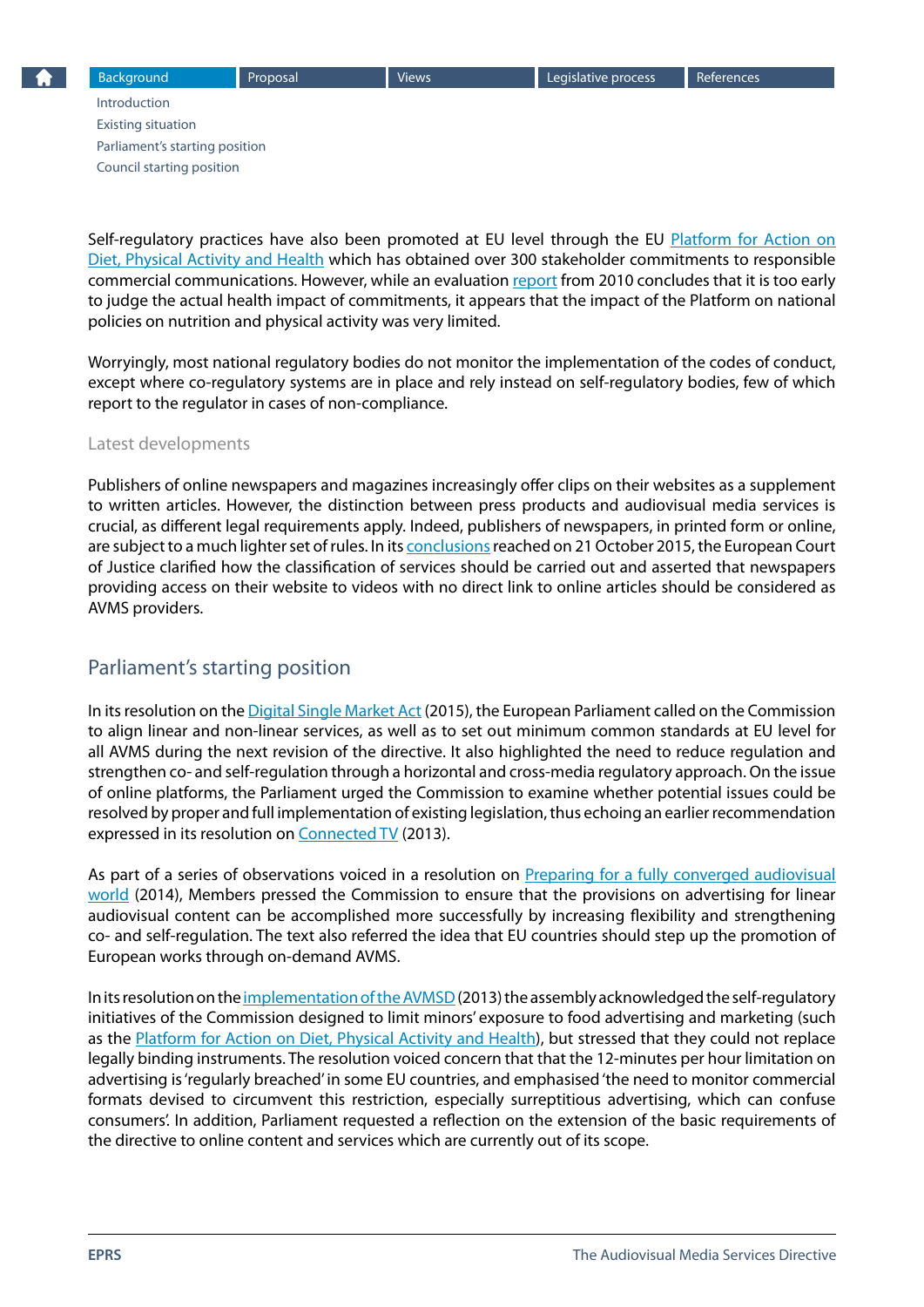## <span id="page-6-0"></span>Council starting position

In 2015, the Council [confirmed](http://www.consilium.europa.eu/en/meetings/eycs/2015/05/st08965_en15_pdf/) the validity of the AVMSD, but highlighted the need for adaptation to technological change, in particular, with respect to the distinction between linear and non-linear services. While acknowledging the importance of the 'country of origin principle', it referred to the need to foresee some exceptions in cases where fundamental values, freedoms and democracy are seriously threatened. The Council notably underlined that the rules for blocking unacceptable content emanating from extra-EU services licensed in an EU country should be simplified.

In its [conclusions](http://www.consilium.europa.eu/uedocs/cms_data/docs/pressdata/en/educ/145950.pdf) on the European audiovisual policy in the digital era (2014), the Council outlined certain areas to which particular attention must be paid, including, the relevance of the distinction between linear and non-linear services; the functioning of the 'country of origin principle' for digital services; the creation of an effective level playing field between all actors; the functioning of current advertising rules; the provision of a high level of protection of minors; and the effectiveness of measures for the promotion of European works and possible alternatives.

In 2013, Ministers of Culture and Education invited EU countries to ensure the independence of audiovisual regulatory bodies and asked the Commission to strengthen cooperation between national audiovisual regulators.<sup>8</sup>

<sup>8</sup> As a follow-up, in 2014 the Commission set up the European Regulator's Group for Audiovisual Media Services (ERGA). This expert group is composed of the heads (or nominated high level representatives) of the national regulatory bodies. ERGA's tasks consist in advising and assisting the Commission in the implementation of the AVMSD and other related fields. In this respect, ERGA adopted three reports feeding into the AVMSD review process: on the independence of national regulatory authorities ([2016](https://ec.europa.eu/digital-single-market/en/news/erga-report-independence-national-regulatory-authorities)), on the protection of minors [\(2015\)](https://ec.europa.eu/digital-single-market/en/news/erga-report-protection-minors-converged-environment) and on material jurisdiction ([2015](https://ec.europa.eu/digital-single-market/en/news/erga-report-material-jurisdiction-converged-environment)).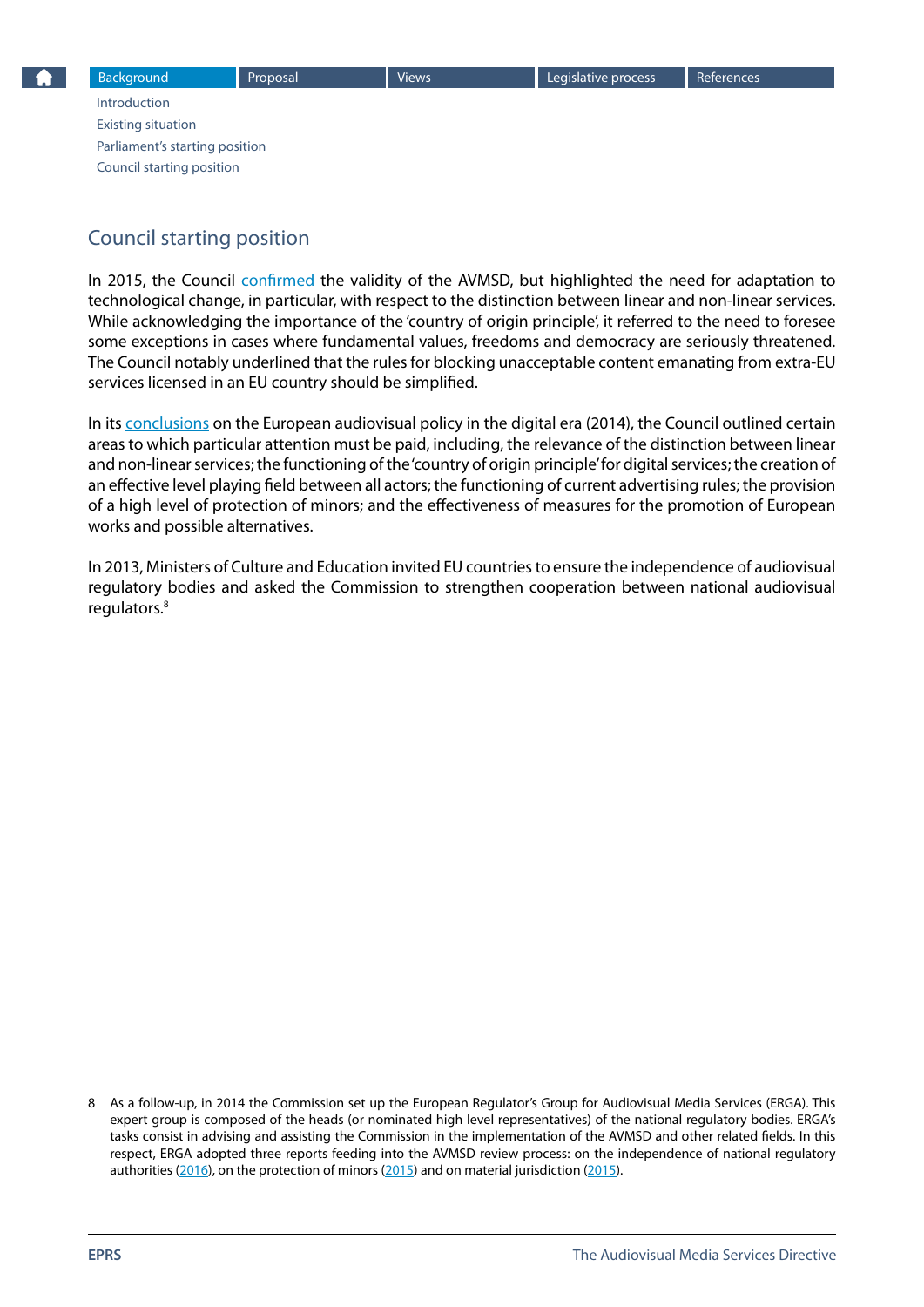## <span id="page-7-0"></span>Proposal

#### Preparation of the proposal

A [public consultation](https://ec.europa.eu/digital-single-market/en/news/public-consultation-directive-201013eu-audiovisual-media-services-avmsd-media-framework-21st) on the AVMSD took place between July and September 2015,<sup>9</sup> some 434 replies were received. The [Commission analysis](https://ec.europa.eu/digital-single-market/en/news/report-public-consultation-review-audiovisual-media-services-directive-avmsd) of the main elements suggests that a convergence of views across stakeholders exists regarding the need for change in the scope of the directive, as well as the rules governing the independence of national regulators. Regarding the 'country of origin principle', accessibility for persons with disabilities, and major events, stakeholders support the status quo. However, no clear consensus emerged on commercial communications, protection of minors and promotion of European works.

Unsurprisingly, the analysis of trends conveys a mixed picture. A substantial part of the broadcasting sector calls on the Commission to ensure a level playing field by regulating new services and granting more flexibility to existing rules. At the same time, consumer organisations urge the Commission to strengthen the AVMS rules aimed at protecting viewers, particularly vulnerable ones. For their part, the internet, telecom and ICT industries press the executive to refrain from new regulation to preserve innovation. Finally, the content industry calls for stronger rules aimed at promoting European works, across all AVMS.

The proposal is also supported by a Commission [Impact assessment](http://ec.europa.eu/newsroom/dae/document.cfm?doc_id=15955)<sup>10</sup> (2015), the conclusions of which were fed into a Commission ex-post evaluation carried out in parallel.

The [ex-post evaluation](https://ec.europa.eu/digital-single-market/en/news/ex-post-refit-evaluation-audiovisual-media-services-directive-201013eu) (2016) under the Regulatory Fitness and Performance Programme (REFIT) of the Commission11 covers the period from December 2007 to December 2015 and draws on a variety of sources including public consultations, implementation reports, studies, $12$  and questionnaires. It confirmed that the directive's objectives are still valid. However, with consumers and notably young viewers increasingly watching audiovisual content on-demand and online, their protection seems no longer adequately ensured. Indeed, video-sharing platforms and on-demand service providers are either not regulated or subject to lighter regimes, which in turn puts broadcasters at a competitive disadvantage.

On a more positive note, the functioning of the 'country of origin principle' has been perceived as effective. This is also the case with cultural diversity. However, the evaluation found that, there is scope for enhancing support for the promotion, visibility and distribution of European works in on-demand services as compared to broadcasting services. In contrast, the evaluation noted that the very diverse regulatory structures of national regulators may have hampered the effective application of the AVMSD and have a negative impact on pluralism, media freedom and the level playing field.

<sup>9</sup> Two other public consultations took place previously, on the independence of the audiovisual regulatory bodies ([2013](https://ec.europa.eu/digital-single-market/en/news/public-consultation-independence-audiovisual-regulatory-bodies-read-contributions)) and on the 'Green Paper Preparing for a Fully Converged Audiovisual World: Growth, Creation and Values ([2013](https://ec.europa.eu/digital-single-market/news/consultation-green-paper-preparing-fully-converged-audiovisual-world-growth-creation-and-values)). Their results were fed into and reflected in the Commission ex-post evaluation ([2016](https://ec.europa.eu/digital-single-market/en/news/ex-post-refit-evaluation-audiovisual-media-services-directive-201013eu)).

<sup>10</sup> For a detailed analysis on the impact assessment, see the forthcoming Initial Appraisal Briefing by EPRS.

<sup>11</sup> REFIT is the Commission's programme for ensuring that EU legislation remains fit for purpose and delivers the results intended by EU law makers.

<sup>12</sup> For a detailed discussion on studies, see the Implementation Appraisal Briefing by EPRS ([2016](http://www.europarl.europa.eu/thinktank/en/document.html?reference=EPRS_BRI(2016)581398)).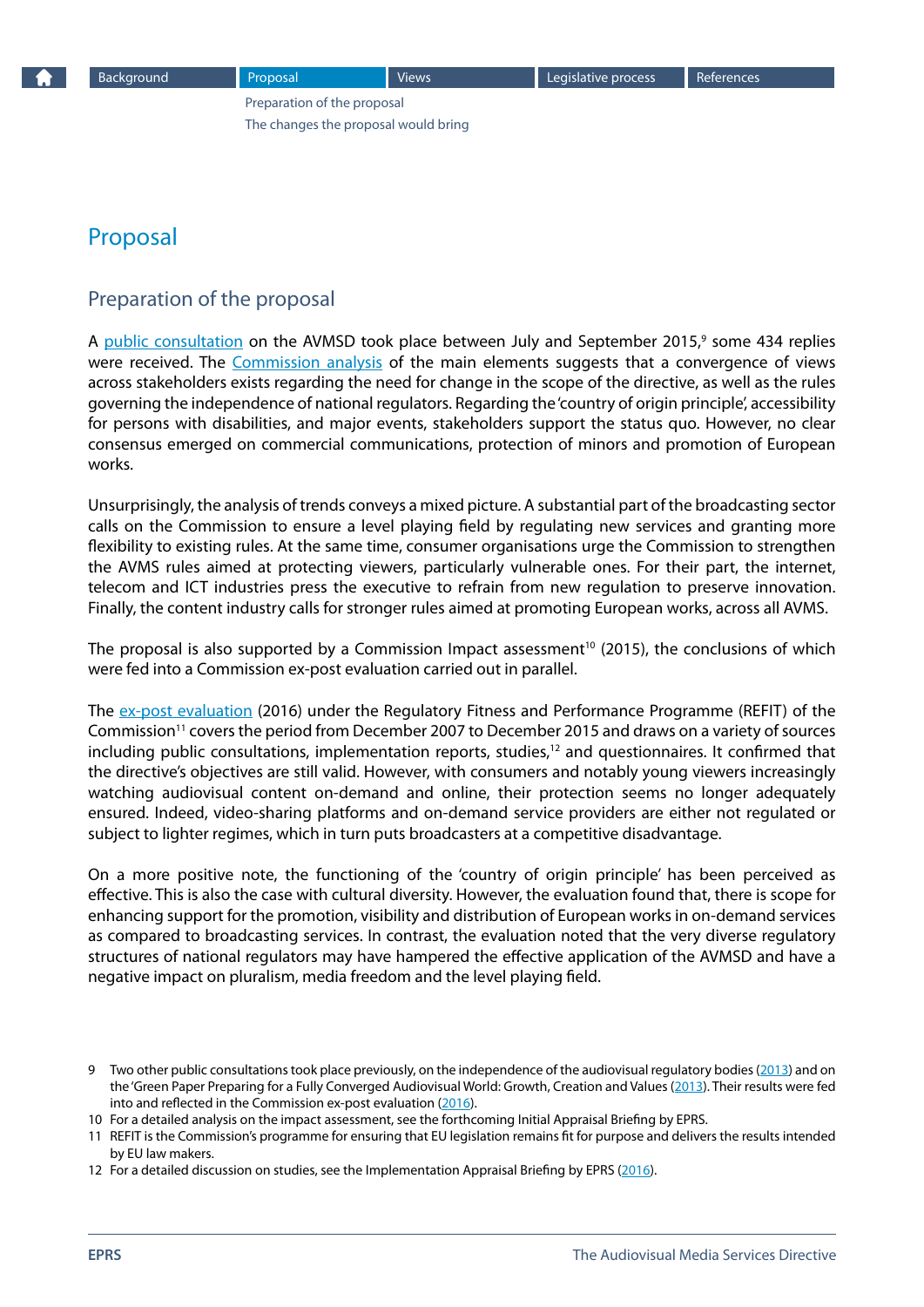<span id="page-8-0"></span>

Within the REFIT context, the evaluation identified scope for simplification and deregulation, notably of the procedures supporting the application of the 'country of origin principle' and some of the rules on commercial communications. It also flagged up the lack of an effective system for monitoring the application of the directive and recommended that such a system should be put in place in the future.

## The changes the proposal would bring

By and large, the Commission has attempted to produce a balance of interests after an extensive review process, and the updated [proposal](http://eur-lex.europa.eu/legal-content/EN/TXT/?qid=1464618463840&uri=COM:2016:287:FIN) reflects earlier calls expressed both by the European Parliament and Council. It uses various regulatory techniques such as minimum harmonisation, cooperation mechanisms, co-regulation and self-regulation to achieve more effective enforcement. The proposal also complements other pieces of European legislation including the e-Commerce [Directive](http://eur-lex.europa.eu/legal-content/EN/TXT/?qid=1465485734645&uri=CELEX:32000L0031) and the [Directive](http://eur-lex.europa.eu/legal-content/EN/TXT/?qid=1465485798094&uri=CELEX:32003L0033) on advertising and sponsorship of tobacco products.

#### Country of origin

The key element of the directive – the 'country of origin principle' – will be maintained and facilitated. The principle of freedom of re-transmission is restated but the possibility to derogate is extended to all AVMS, rather than only to broadcasting as is currently the case. The rules determining the country having jurisdiction over a provider are simplified. It becomes mandatory for EU countries to keep an up-to-date list of the providers under their jurisdiction and to make available information about them. In addition, the proposal clarifies the cooperation procedures between EU countries wishing to impose a limitation to the 'country of origin principle'.

#### Commercial communications

The Commission proposes to deregulate commercial communications. Concretely, the hourly limit becomes daily (between 7 am and 11 pm). However, it maintains the 20 % limit on advertising time, while offering more flexibility as to when spots can be shown. Rules on product placement and sponsorship are also set to be eased, but at the same time the Commission encourages the adoption of self- and co-regulation for the existing rules seeking to protect the most vulnerable (alcohol advertising, fatty food, minors, etc.).

#### Protection of minors

The two-tier approach is replaced by common rules valid for all AVMS providers without distinction concerning content that 'may impair'. The most harmful content will be subject to the strictest measures, such as PIN codes and encryption. This will also apply to on-demand services. In addition, EU countries have to ensure that AVMS providers give sufficient information to viewers about harmful content to minors.

#### Prohibition of hate speech

The grounds for prohibiting hate speech will be aligned to those of the [Framework Decision](http://eur-lex.europa.eu/legal-content/EN/TXT/?qid=1465810742228&uri=CELEX:32008F0913) on combating certain forms and expressions of racism and xenophobia which prohibits incitement to violence and hatred directed against a group of persons or a member of such a group defined by reference to sex, race, colour, religion, descent or national or ethnic origin.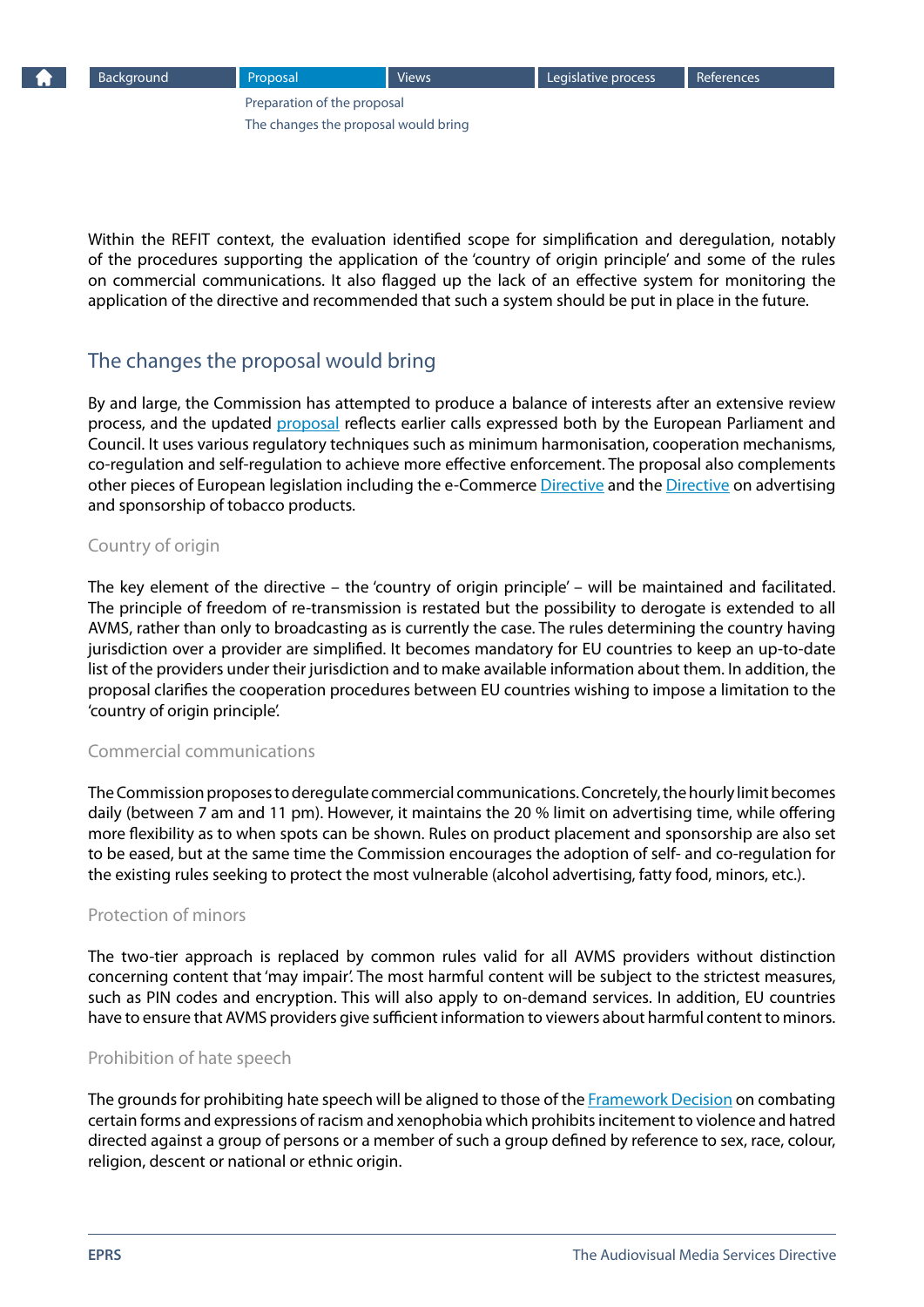#### Promotion of European works

The provision that drew most attention in the press was the one imposing a European quota requirement on on-demand service providers. At least 20 % of their catalogue offer must give prominence to European works. The obligation of 'prominence' is however not defined. Low-turnover companies, thematic services and small and micro-enterprises will be exempt from these requirements. In addition, EU countries will be allowed to impose financial contributions to providers of on-demand services established in other Member States (but only on the turnover generated in the imposing country).

## Extension of material scope: video-sharing platforms (VSPs)

The proposal specifies that the AVMSD should cover only 'those services the principal purpose of which is the provision of programmes to inform, entertain or educate', which excludes very little. The definition of VSP services makes the cumulative nature of the conditions clear, but also clarifies that the organisational features are illustrative rather than exclusive. Undoubtedly, the workability of the definition, and notably its boundaries, will draw much debate. The concept of 'editorial responsibility' seems to be declining in relevance. Indeed, the Commission considers that a substantial share of the content stored on VSPs is not under the editorial responsibility of the VSP provider, but, at the same time it acknowledges that the intervention of these providers is not merely the result of automatic means or algorithms.

It is interesting to note also the centrality of the concept of 'programme' as a key element in determining the scope of the AVMSD. Indeed, the proposal removes the phrase 'and the form and content of which are comparable to the form and content of television broadcasting', suggesting a paradigm shift from traditional TV as the benchmark and towards a more open and arguably broader understanding of 'an individual item'. This definition is more in line with the recent ruling of the European Court of Justice confirming that videos under a subdomain of a newspaper website could fall under the definition of a 'programme', as can channels within VSPs. Radio however remains outside the scope of the AVMSD. VSPs will be covered by the directive only for the purpose of combatting hate speech and dissemination of harmful content to minors. Platforms which organise and tag a large quantity of videos will have to protect minors from harmful content and to protect all citizens from incitement to hatred. In line with the e-Commerce Directive, this approach builds on existing efforts by the industry and will be implemented by co-regulation.

There is also an extension of the geographical scope, since, as already mentioned, the proposal allows the imposition of financial contributions on on-demand services established in other EU countries.

#### Accessibility

The provisions on accessibility are deleted with reference to the proposed [European Accessibility Act](http://eur-lex.europa.eu/legal-content/EN/TXT/?uri=COM%3A2015%3A615%3AFIN) which sets accessibility requirements for a wide range of products and services including AVMS.

## Audiovisual Regulators

The independence of audiovisual regulators will be strengthened by ensuring that they are legally distinct and functionally independent from the industry and government, operate in a transparent and accountable manner which is set out in law and have sufficient powers. With a non-exhaustive list, the proposal specifies the remit of such regulators: media pluralism, cultural diversity, consumer protection, internal market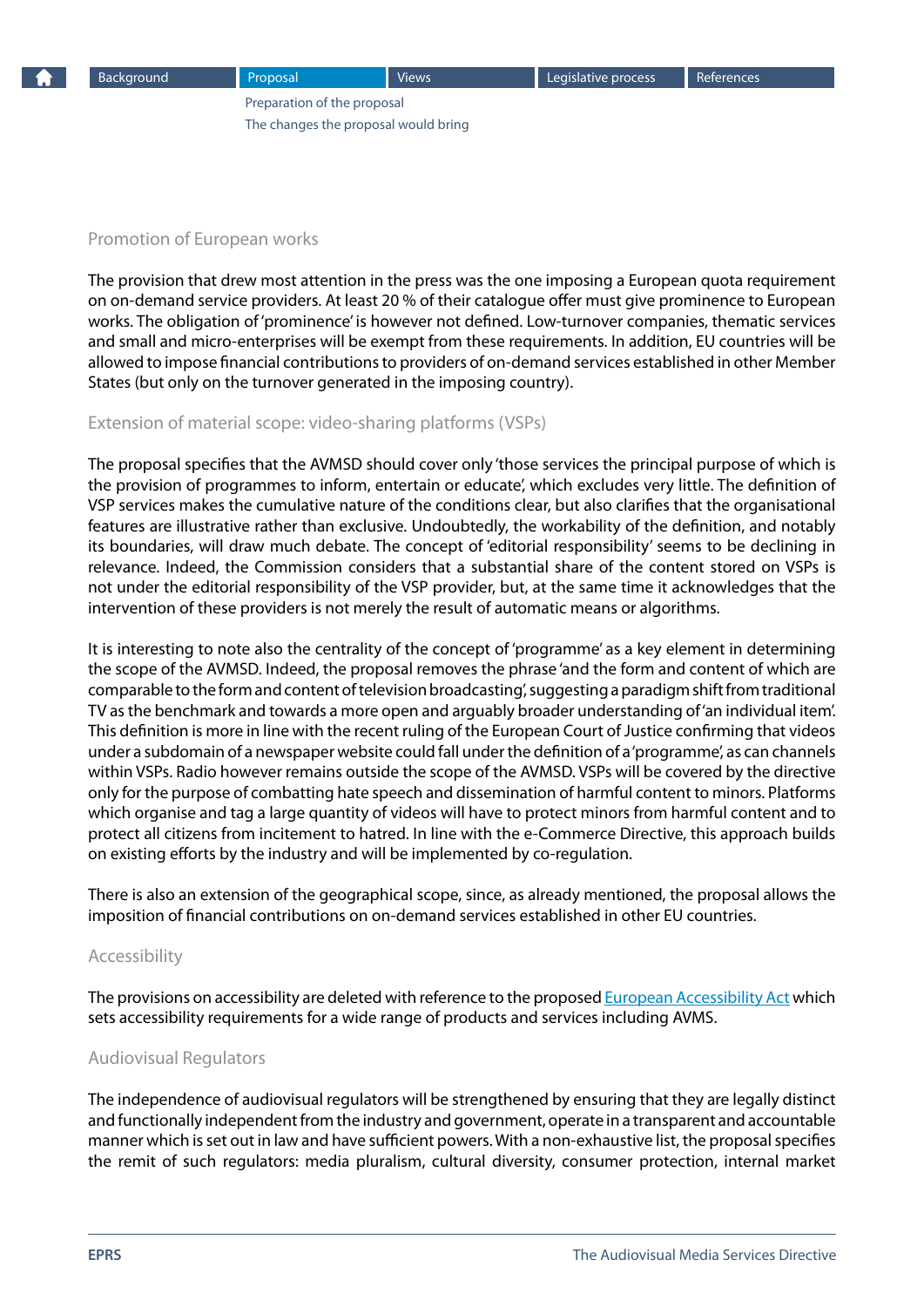

and the promotion of fair competition. A right of appeal for viewers must be provided. Significantly, this requirement applies across all AVMS providers, including VSPs.

European Regulators Group for Audiovisual Media Services (ERGA)

The proposal also formalises the European Regulators Group for Audiovisual Media Services (ERGA) in response to a perceived need for greater senior level cooperation in European audiovisual policy developments. The Group will have a stronger role in shaping and preserving the internal market, for example in assessing EU co-regulatory codes, and will take part in the procedures imposing a limitation to the 'country of origin principle'.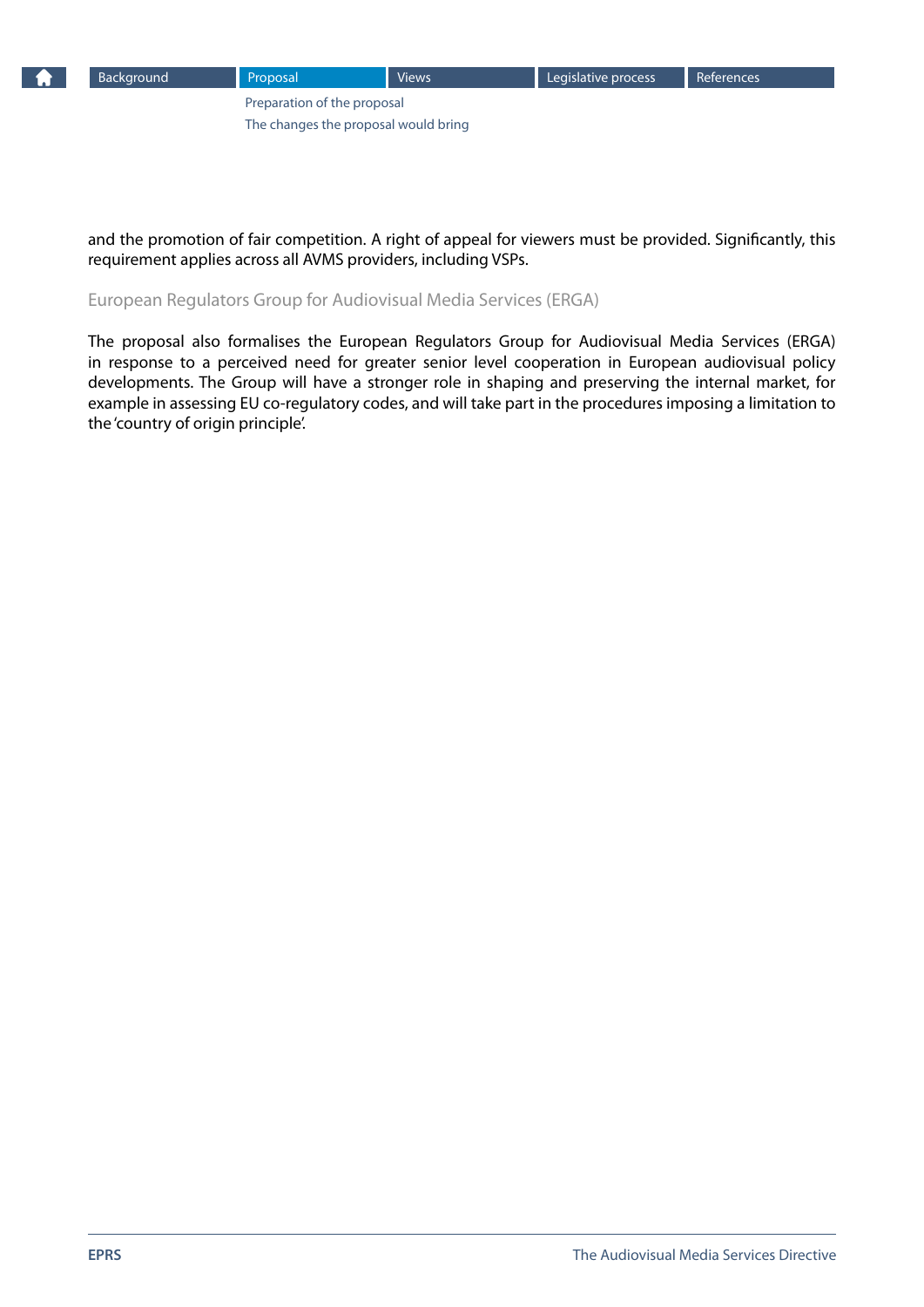Advisory committees Stakeholders' views

## <span id="page-11-0"></span>Views

## Advisory committees

While broadly welcoming the European Commission proposal, the Committee of the Regions' [opinion](http://cor.europa.eu/en/activities/opinions/pages/opinion-factsheet.aspx?OpinionNumber=CDR 4093/2016) by Jácint Horváth (PES, Hungary), adopted on 7 December 2016, highlighted the need to ensure complete independence of national regulatory authorities from public authorities, audiovisual actors and political parties, in order to guarantee diversity of information. The Committee therefore supports a stronger role for ERGA. Similarly, the opinion underscores the role of local and regional media service providers in enhancing European cultural identities and local creative innovation. Lastly, the Committee welcomes the introduction of quotas to support European works, but considers that the 20 % minimum requirement does not go far enough.

Similarly, while recognising the need to update the directive, the [opinion](http://www.eesc.europa.eu/?i=portal.en.ten-opinions.39665) of the European Economic and Social Committee (EESC) (rapporteur: Raymond Hencks, Workers – Group II / Luxembourg), adopted on 19 October 2016, proposes that the minimum 20 % quota imposed on VOD providers be increased to 50 %, in line with the minimum quota set for television broadcasting. On the other hand, the EESC clearly opposes the financial contributions required from VOD providers in the form of direct investments in works or levies allocated to national film funds, as well as the increased flexibility offered to advertisers, to the detriment of consumers.

## Stakeholders' views<sup>13</sup>

#### Association of Commercial Televisions in Europe (ACT)

ACT [acknowledged](http://www.acte.be/mediaroom/111/31/ACT-responds-to-revised-AVMSD-proposal) a 'step in the right direction', but expressed concern over the fact that the proposed revision does not go far enough and fails to sufficiently reflect the changing media landscape, characterised by a widening range of online, on-demand platforms. Regarding quota rules for non-linear services, ACT believes that investment in European works should be demand-driven.

#### Cable Europe

Cable Europe [endorsed](http://www.cable-europe.eu/cable-europe-welcomes-proposals-set-out-in-review-of-avms-directive/) in particular the safeguarding of the 'country of origin principle', the encouragement for platforms to invest in viewer-protection technologies through co- and self-regulatory regimes, and the increased flexibility in advertisements, product placement and sponsorship rules. However, the Association does not share 'the prescriptive, quota-driven approaches'.

<sup>13</sup> This section aims to give a sense of the debate on the issues surrounding the legislative file and cannot provide an exhaustive account of all the different views expressed. For an institutional perspective on stakeholder participation, see the section on advisory committees. Additional information can also be found in related briefings listed under EP supporting analysis below.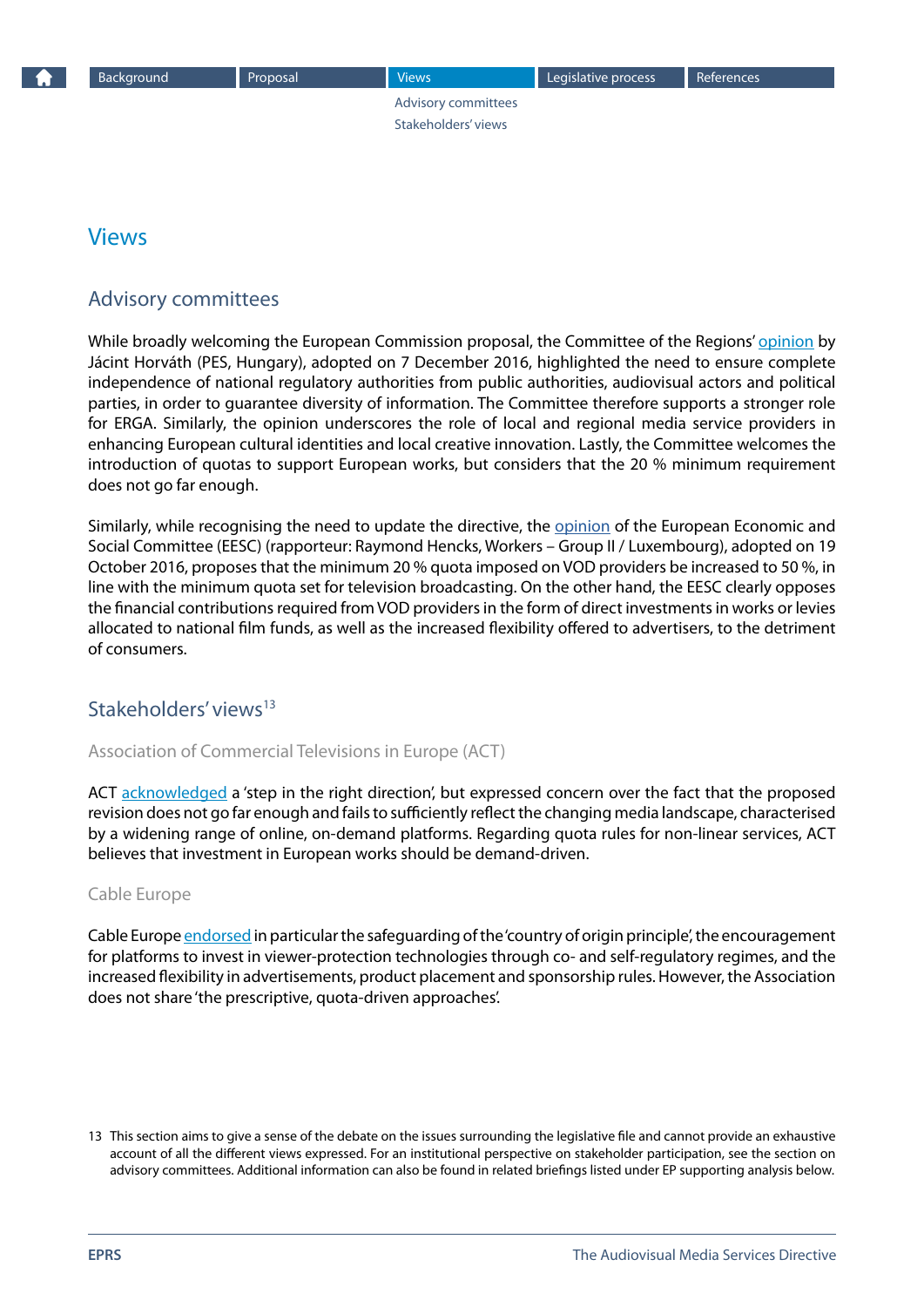

[Advisory committees](#page-11-0) [Stakeholders' views](#page-11-0)

European Group of Television Advertising (EGTA)

Taking a similar line, EGTA [welcomed](http://www.egta.com/index.php?page=press-release-individual&idRelease=299) the positive move towards a more balanced set of rules for all audiovisual stakeholders, especially with respect to the flexibility granted to rules on commercial communications. Nevertheless, it lamented the fact that too many specific rules continue to apply only to linear broadcasters.

European Film Agency Directors (EFADs)

The EFADs [greeted](http://www.efads.eu/news/european-film-agencies-commend-the-commissions-approach-towards-the-avms-directive.html) the Commission's proposal to extend the scope of the directive to new digital players such as VSPs and to introduce rules on the promotion of European works for on-demand services. It also urged EU institutions to go further and introduce a data transparency obligation to encourage the development of new business models and ensure agreements between different market players are clear.

European Magazine Media Association (EMMA)/European Newspaper Publishers' Association (ENPA)

EMMA and ENPA [welcomed](http://www.enpa.eu/app/download/6374063962/20160525 Joint EMMA_ENPA press release on COM proposal.pdf?t=1464206092) the fact that the scope of the directive remains limited to services whose principal purpose is the provision of audiovisual programmes. However, both stakeholders question the reference in the proposal to stand-alone parts of online newspapers featuring audiovisual programmes or user-generated videos where those parts can be considered dissociable from their main activity. An additional concern is the proposal to replace the current quantitative limitation of 12 minutes per hour in TV advertising by a 20 % daily limit. EMMA and ENPA fear that the Commission's proposal will offer more advertising opportunities during TV primetime, which, in turn, may make the financing of newspapers and magazines more difficult.

#### Society of Audiovisual Authors (SAA)

The SAA [acknowledged](http://www.saa-authors.eu/de/news/203/) the rules preventing regulatory forum shopping (i.e. when some distributors establish headquarters in countries with weaker audiovisual regulation) and the requirement for VOD services to include European works in their catalogues and ensure their visibility with satisfaction. However, it urges the Parliament and Council to set higher quotas, arguing that while broadcasters are required to have 50 % European content, according to a recent study by the European Audiovisual Observatory, VOD platform catalogues already offer 30 % of European works. Finally, SAA opposes the possibility of interrupting films every 20 minutes.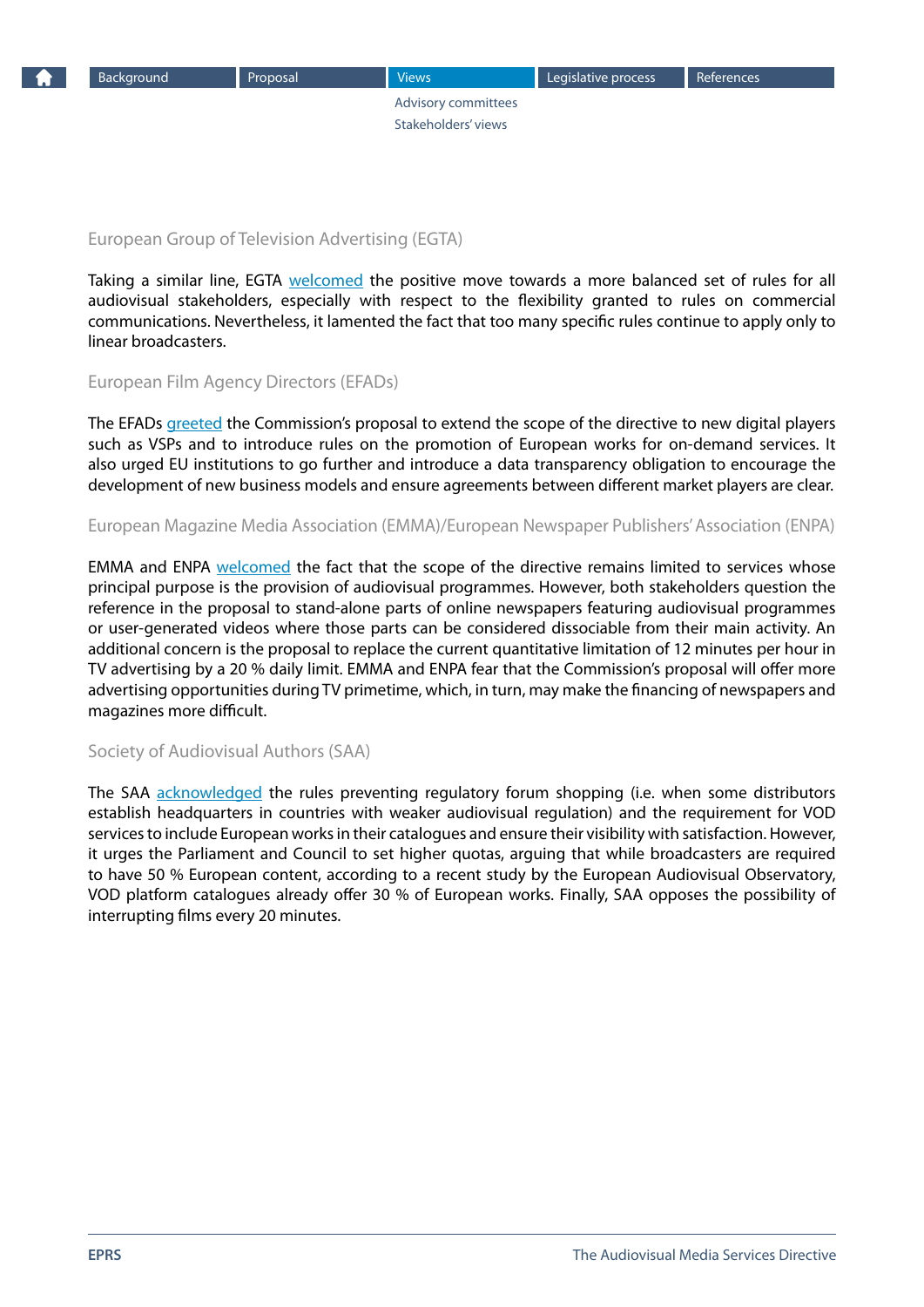Discussions in the Culture and Education Committee [Discussions in Council](#page-14-0) [Trilogue talks](#page-15-0)

## <span id="page-13-0"></span>Legislative process

## Discussions in the Culture and Education Committee

The European Commission proposal was [referred](http://www.oeil.ep.parl.union.eu/oeil/popups/ficheprocedure.do?reference=2016/0151(COD)&l=en) to the European Parliament's Committee on Culture and Education (CULT) on 9 June 2016.

The [draft report](http://www.europarl.europa.eu/sides/getDoc.do?type=COMPARL&mode=XML&language=EN&reference=PE587.655) was presented on 26 September 2016. Overall, the two co-rapporteurs Petra Kammerevert (S&D, Germany) and Sabine Verheyen (EPP, Germany), support the principle of a more level playing field for traditional broadcasting services and VoD services. They proposed however a variety of amendments reflecting their meetings with over 90 stakeholders.

In addition, they suggested that the quota for European content be raised from 20 % to 30 %, given that the current average among EU countries stands at 27 %. The two co-rapporteurs also proposed to enhance the provisions on advertising by way of a stricter application of the 20 % daily quota during the main listening hours (8.00 p.m. to 11.00 p.m.). Likewise, they backed the restrictions on advertising for alcoholic drinks, tobacco and prescription medicines, but consider that advertising on nutrition should be regulated by professional codes of conduct. Finally, the draft report suggests applying the directive notification and withdrawal principle on e-commerce in cases where videos can be harmful to minors.

The measure which drew most criticism from the co-rapporteurs was that on decision-making. Petra Kammerevert and Sabine Verheyen asserted that the contact committee – chaired by the Commission and composed of representatives of the authorities of the EU Member States – should have an exclusive decision-making role, on the basis of opinions provided by ERGA.

On 21 November 2016, the two co-rapporteurs shared their preliminary thoughts on the 950 amendments tabled to the Commission proposal. In particular, they:

- > welcomed the support from Members to restructure the directive in order to create a genuine level playing field and to achieve a higher degree of alignment between linear and non-linear services as regards incitement to violence or hatred, discrimination, protection of minors from harmful content, audiovisual commercial communications, sponsoring and product placement, protection of cinematographic works and co- and self-regulation
- > underlined the necessary clarifications on their initial amendments on the independence of national regulators and ERGA
- > highlighted that some of their proposals on video-sharing platforms (VSP) did not aim to establish an obligation on service providers to perform an ex-ante control on content.

The subsequent debate showed a certain degree of convergence (e.g. on the need to ensure the promotion of European audiovisual works through quotas). However, it also made apparent a wide variety of positions including on the need to: guarantee the independence of ERGA and that of national regulators, respect the primacy of the e-commerce directive as regards the liability of VSPs, find the best solution to guarantee the protection of minors online, further reflect on quantitative rules for advertising on linear services (most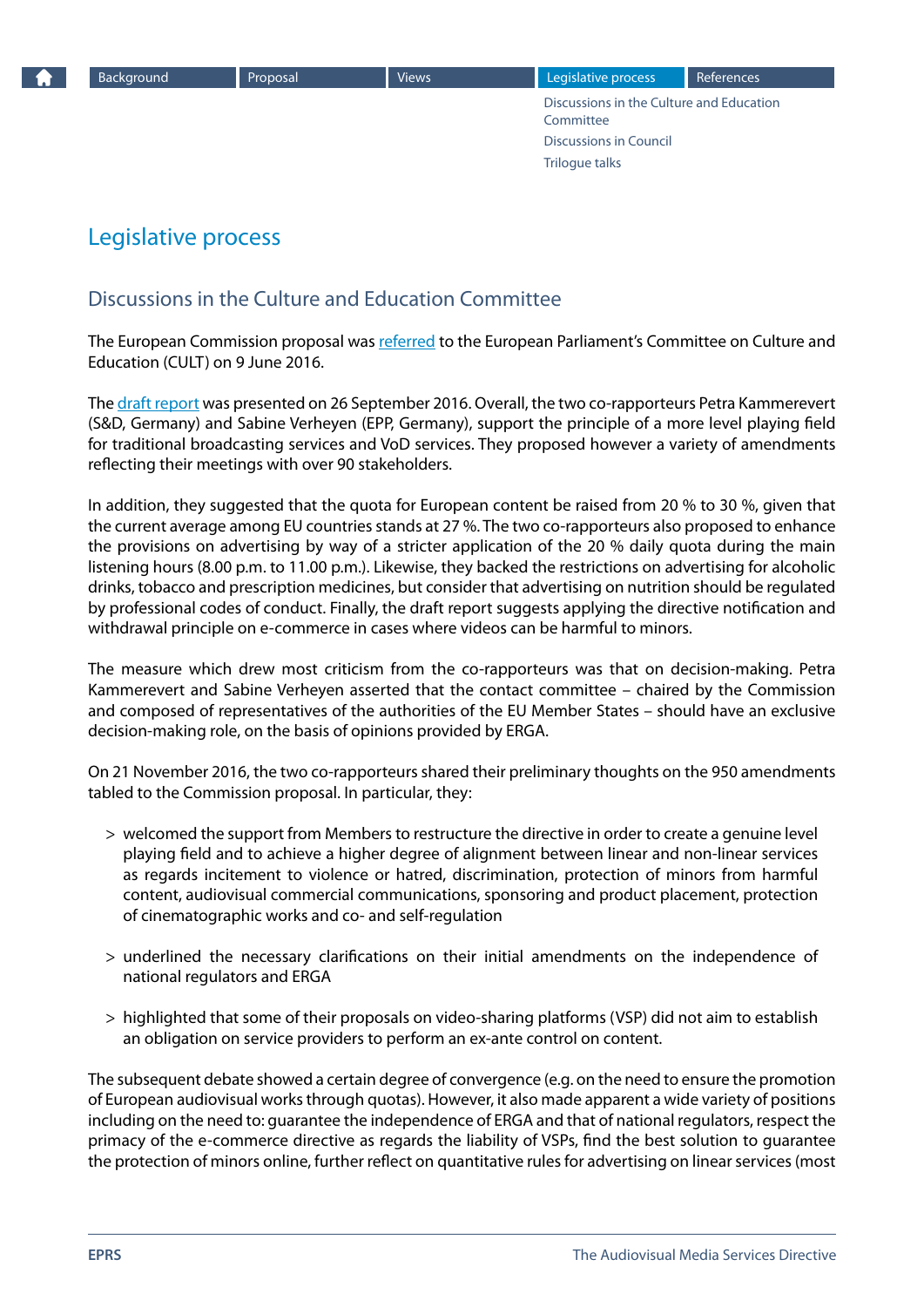<span id="page-14-0"></span>

[Discussions in the Culture and Education](#page-13-0)  **[Committee](#page-13-0)** Discussions in Council [Trilogue talks](#page-15-0) [Background](#page-1-0) **[Proposal](#page-7-0)** [Views](#page-11-0) [Legislative process](#page-13-0) [References](#page-17-0)

Members suggesting to keep the current 20 % hourly limit), consider whether the scope of the directive should be extended to social media, such as Facebook.

Some 1 400 amendments were tabled altogether, on the draft report by CULT as well as in the four committees – ENVI, IMCO, JURI, and LIBE – providing opinions.

Following the vote on compromise amendments on 25 April 2017, MEPs agreed on imposing a maximum 20 % daily quota for TV advertising. However, to avoid that viewers are showered with advertisements in the evening, the compromise amendments suggest allowing national authorities to define a primetime window, not longer than four consecutive hours. MEPs also propose to ban advertising and product placement for tobacco, electronic cigarettes and alcohol in children's TV programmes and VSPs.

To support the European film sector, MEPs called for a 30 % quota of European works in VOD catalogues, instead of the 20 % proposed by the Commission. This should include works in the languages of the countries in which they are distributed. The European Parliament's CULT committee proposed that national authorities could ask VOD platforms to contribute financially to national funds or invest directly in their own productions. Contributions would be proportional to the revenues in the country concerned.

Finally, the compromise amendments impose obligations on VSP providers in the event that users flag any content as inciting violence, hatred or terrorism. To this end, VSPs would need to set up user-friendly mechanisms allowing users to report content and be informed of measures taken.

On the other hand, MEPs did not retain the Commission proposals that help identify the Member State responsible for a service provider that makes its editorial decisions in a different country from that in which its company headquarters is based.

The Committee also voted in favour of opening interinstitutional trilogue talks, in view of finalising the legislation on the basis of the committee amendments.

## Discussions in Council

On 23 May 2017, the Council reached a general approach on the basis of a compromise text presented by the Maltese Presidency, including the following elements:

- > The scope of the directive has been extended to include 'social media' services;
- > Jurisdiction rules have been streamlined, and cooperation procedures have been strengthened. The compromise text reduces the burden of proof: the country of destination will no longer have to prove that a broadcaster has the 'intention' of circumventing the rules, and will be able to refer to concrete situations in this connection. It will also be possible to take appropriate measures after a single infringement to public safety rules (instead of the current two offences). Furthermore, a twomonth deadline has to be respected by national regulators if they receive a request from another Member State;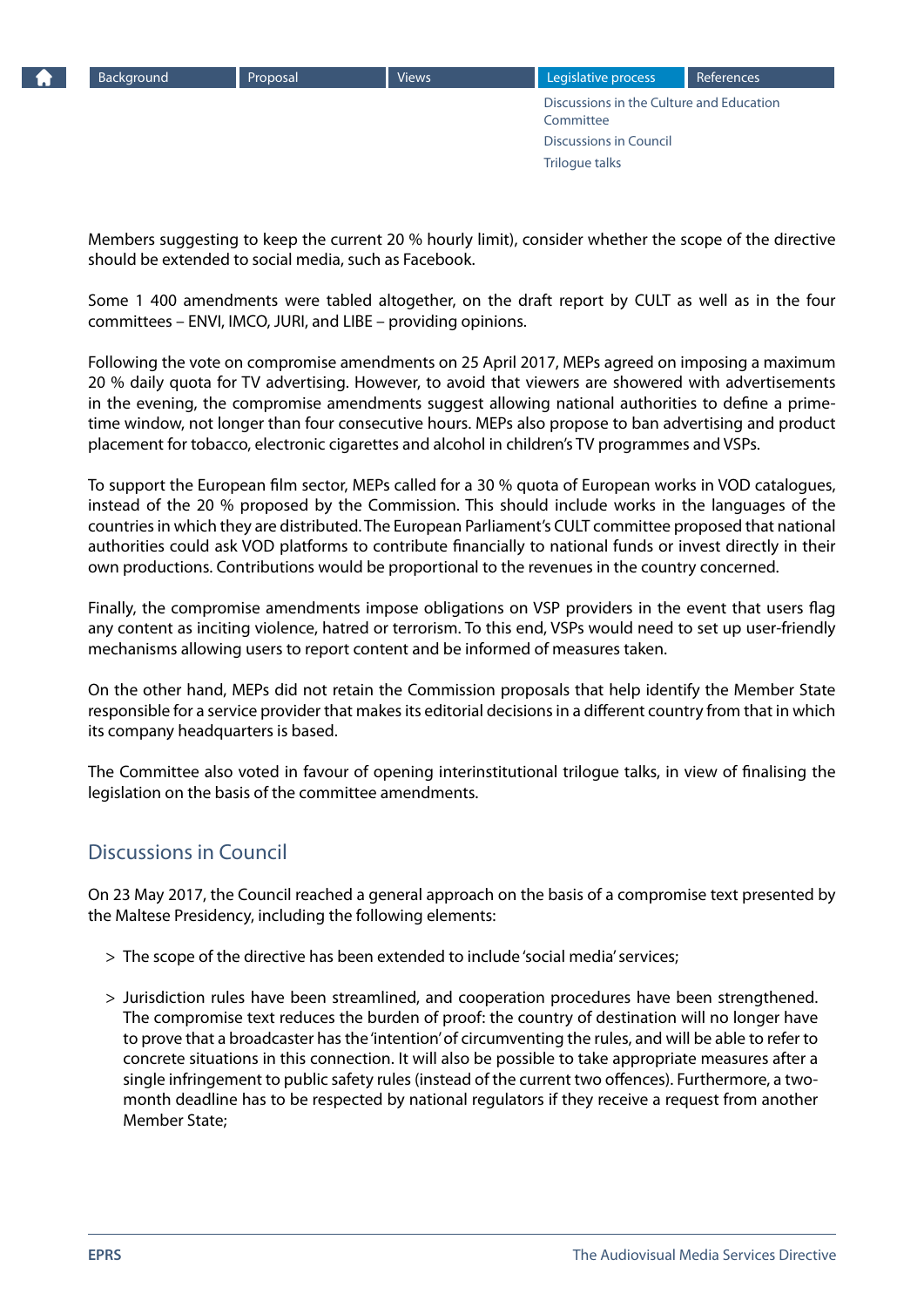<span id="page-15-0"></span>[Discussions in the Culture and Education](#page-13-0)  [Committee](#page-13-0) [Discussions in Council](#page-14-0) Trilogue talks [Background](#page-1-0) **[Proposal](#page-7-0)** [Views](#page-11-0) [Legislative process](#page-13-0) [References](#page-17-0)

> The promotion of European works will also apply to on-demand service providers, through a requirement for a minimum 30 % quota in their catalogues and the possibility for EU countries to require a financial contribution from media service providers, including those established in another EU country, with exemptions for start-ups and small enterprises.

## Trilogue talks

The agreement in the Council paved the way for interinstitutional trilogue talks with Parliament as well as the Commission, with a view to adopting the directive. Nine such trilogue meetings were necessary for negotiators from Parliament and the Bulgarian Presidency to agree on new rules for audiovisual media services. The deal was struck on 6 June 2018.

In order to support the cultural diversity of the European audiovisual sector, MEPs suggested that 30 % of content, including in VOD service providers' catalogues, should be European.

VOD platforms are also required to contribute to the development of European audiovisual productions, either through direct investment in content or through contributions to national funds. The level of these contributions should be proportional to VOD service providers' revenues in the country in which they are established or in the country whose audience they mostly target.

The new rules on advertising impose a maximum 20 % daily quota between 06.00 and 18.00, allowing broadcasters to adjust their advertising periods. A prime-time window was also set between 18:00 and midnight, during which advertising will only be allowed to take up a maximum of 20 % of broadcasting time.

The new legislation includes strict rules on advertising and product placement in children's programmes and content available on VOD platforms. Broadcasters are required to put in place measures to effectively reduce children's exposure to publicity for unhealthy food and beverages. Product placement and teleshopping will be prohibited in children's programmes, while EU countries can decide individually whether they also wish to exclude sponsorship.

Additionally, European Parliament negotiators secured a personal data protection mechanism for children, imposing measures to ensure that data collected by audiovisual media providers are not processed for commercial use, including profiling and behaviourally targeted advertising.

MEPs also set up new rules proscribing content inciting violence, hatred and terrorism, while gratuitous violence and pornography will be subject to the strictest rules.

Co-regulation and self-regulation are still the rule. However, video-sharing platforms will now be responsible for reacting quickly when content is reported by users as harmful. At the request of the Parliament, platforms will need to create a transparent, easy-to-use and effective mechanism to allow users to report harmful content. Technical solutions to explain the nature of the content in the hosted videos and follow-up when a video has been flagged are also required.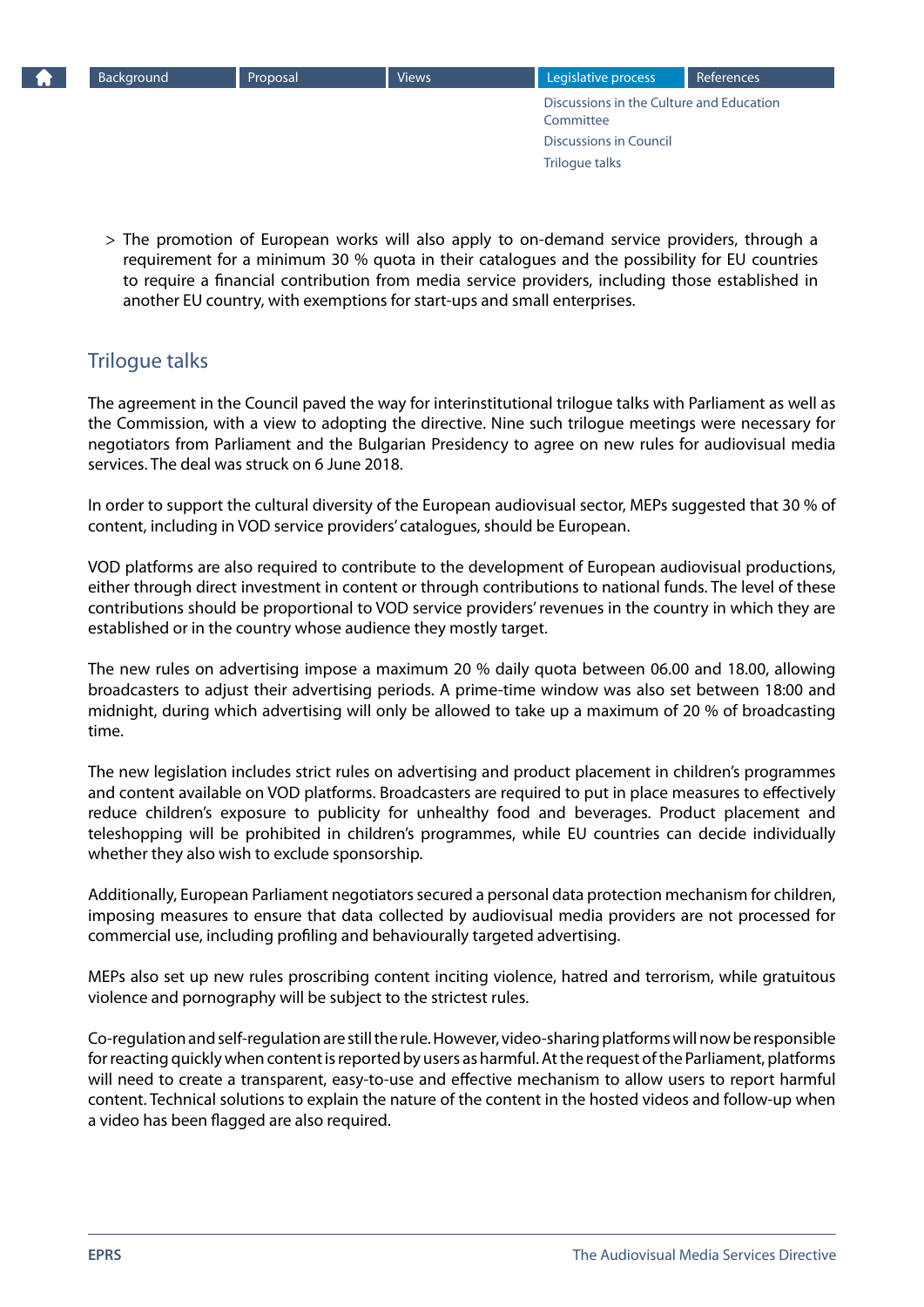

The integrity of the signal is guaranteed by a new set of rules. In concrete terms, in the case of smart TVs, service providers will not be allowed to add windows with content to the screen during a programme, without the consent of the broadcaster. Rules are also included to ensure that service providers continuously and progressively make audiovisual services more accessible to people with disabilities.

Following this political agreement, a vote in plenary endorsed the new rules on 2 October 2018. The Council, in turn, voted to adopt the new directive on 6 November 2018. After its publication in the  $E$ U [Official Journal](https://eur-lex.europa.eu/legal-content/EN/TXT/?uri=uriserv:OJ.L_.2018.303.01.0069.01.ENG) on 28 November 2018, EU Member States have to transpose the new directive into national legislation by 19 September 2020.